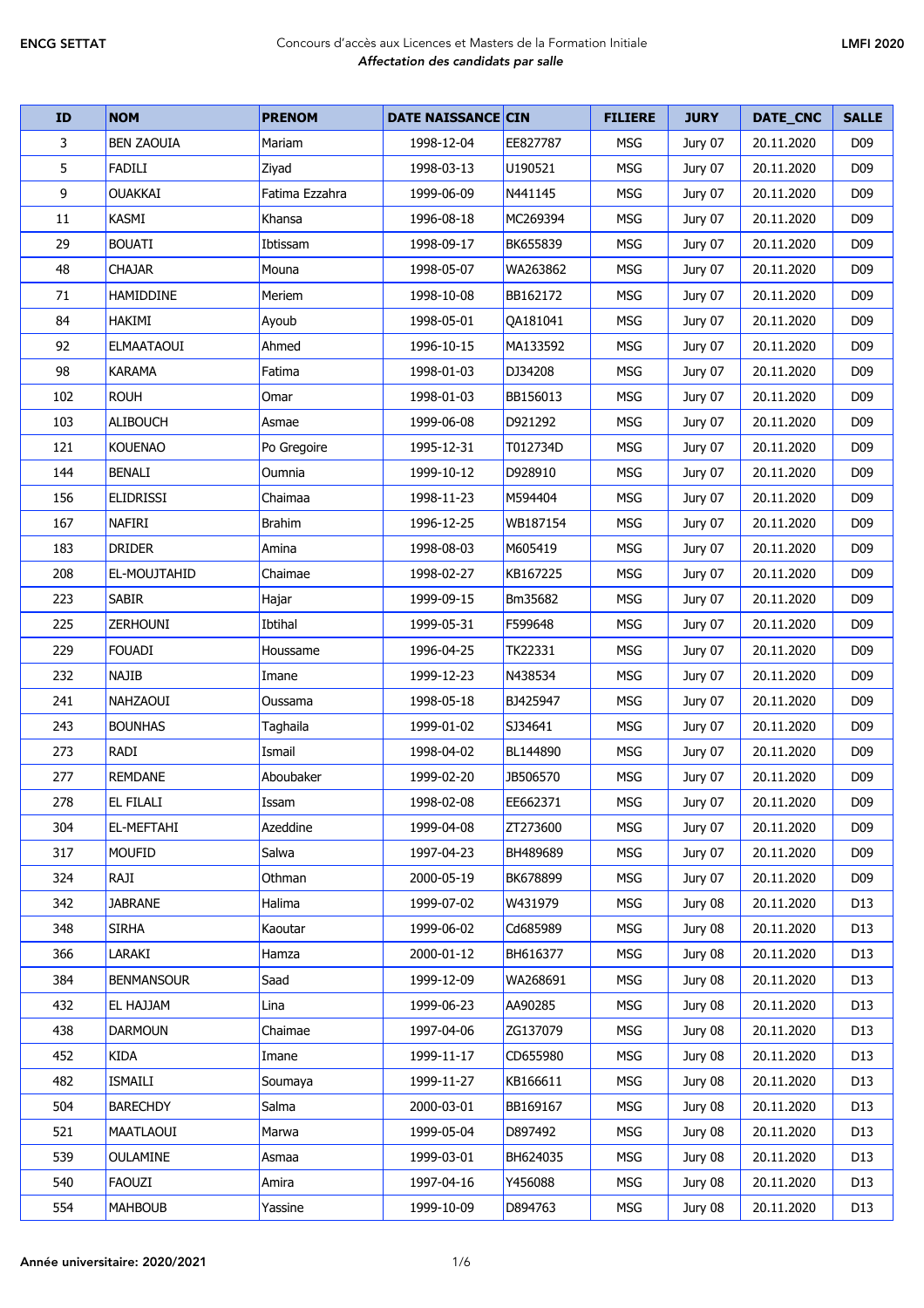| ID   | <b>NOM</b>                     | <b>PRENOM</b>     | <b>DATE NAISSANCE CIN</b> |          | <b>FILIERE</b> | <b>JURY</b> | DATE_CNC   | <b>SALLE</b>    |
|------|--------------------------------|-------------------|---------------------------|----------|----------------|-------------|------------|-----------------|
| 557  | YASSI                          | <b>Badreddine</b> | 1998-09-12                | AA74121  | <b>MSG</b>     | Jury 08     | 20.11.2020 | D13             |
| 563  | <b>CHBOUKI</b>                 | Oumaima           | 1999-02-15                | QA182914 | <b>MSG</b>     | Jury 08     | 20.11.2020 | D13             |
| 584  | SASSI                          | Asmae             | 1999-09-07                | AA83295  | <b>MSG</b>     | Jury 08     | 20.11.2020 | D13             |
| 625  | <b>BAKHTAR</b>                 | Fadwa             | 1999-05-02                | BB168435 | <b>MSG</b>     | Jury 08     | 20.11.2020 | D13             |
| 675  | <b>HACHIM</b>                  | Meryam            | 1998-01-27                | M619936  | <b>MSG</b>     | Jury 08     | 20.11.2020 | D13             |
| 684  | <b>HAIDI</b>                   | Doaa              | 1999-04-18                | BB163677 | <b>MSG</b>     | Jury 08     | 20.11.2020 | D <sub>13</sub> |
| 686  | EL MAADANI                     | Chayma            | 1999-09-12                | WA276643 | <b>MSG</b>     | Jury 08     | 20.11.2020 | D <sub>13</sub> |
| 687  | <b>BELOUASTANI</b>             | Fatima-Ezzahra    | 1998-07-29                | W425548  | <b>MSG</b>     | Jury 08     | 20.11.2020 | D13             |
| 699  | <b>LAAMOURI</b>                | Anas              | 1997-02-15                | AE138754 | <b>MSG</b>     | Jury 08     | 20.11.2020 | D <sub>13</sub> |
| 740  | BAZI                           | Hajar             | 2000-03-03                | w429932  | <b>MSG</b>     | Jury 08     | 20.11.2020 | D <sub>13</sub> |
| 789  | <b>BOUHSSINE</b>               | Hamza             | 1998-10-05                | BL149154 | <b>MSG</b>     | Jury 08     | 20.11.2020 | D <sub>13</sub> |
| 798  | <b>JARHMOUT</b>                | Najlae            | 2000-04-11                | CB323003 | <b>MSG</b>     | Jury 08     | 20.11.2020 | D13             |
| 806  | <b>BOUCHLIF</b>                | Oumaima           | 1999-11-13                | BB173773 | <b>MSG</b>     | Jury 08     | 20.11.2020 | D13             |
| 809  | <b>MOUDOUBAH</b>               | Ikrame            | 1999-10-29                | BE911248 | <b>MSG</b>     | Jury 08     | 20.11.2020 | D13             |
| 811  | <b>NAJEH</b>                   | Wassim Abdessalam | 1999-05-31                | M603081  | <b>MSG</b>     | Jury 08     | 20.11.2020 | D13             |
| 827  | <b>EDDOUIF</b>                 | Chaima            | 1998-08-03                | IC130836 | <b>MSG</b>     | Jury 08     | 20.11.2020 | D13             |
| 829  | <b>EL BAKKAL</b>               | El Mahdi          | 1999-07-04                | CD285969 | <b>MSG</b>     | Jury 08     | 20.11.2020 | D <sub>13</sub> |
| 835  | <b>DARKAOUI</b>                | Maryem            | 1998-09-14                | W421694  | <b>MSG</b>     | Jury 09     | 20.11.2020 | D15             |
| 838  | <b>BAYLA</b>                   | Khalid            | 1991-08-07                | W351768  | <b>MSG</b>     | Jury 09     | 20.11.2020 | D15             |
| 840  | SNOUSSI AMOURI                 | Abdessamad        | 1997-12-23                | CD284530 | <b>MSG</b>     | Jury 09     | 20.11.2020 | D <sub>15</sub> |
| 845  | EL MISSAOUI                    | Khadija           | 1999-05-12                | MC284043 | <b>MSG</b>     | Jury 09     | 20.11.2020 | D15             |
| 875  | <b>RABBAH</b>                  | Naji              | 1999-03-29                | HA219434 | <b>MSG</b>     | Jury 09     | 20.11.2020 | D <sub>15</sub> |
| 879  | <b>MAATAOUI</b>                | Hatim             | 1995-03-11                | D964527  | <b>MSG</b>     | Jury 09     | 20.11.2020 | D15             |
| 928  | <b>KOURYANI</b>                | Abdelilah         | 1998-11-05                | UD11018  | <b>MSG</b>     | Jury 09     | 20.11.2020 | D15             |
| 935  | <b>MAHIR</b>                   | Yassir            | 1998-03-16                | WA257899 | <b>MSG</b>     | Jury 09     | 20.11.2020 | D15             |
| 948  | CHALLI                         | Wafae             | 1999-05-09                | Q339014  | <b>MSG</b>     | Jury 09     | 20.11.2020 | D <sub>15</sub> |
| 949  | <b>BENLABSER</b>               | Mouna             | 30/06/1998                | D909679  | <b>MSG</b>     | Jury 09     | 20.11.2020 | D15             |
| 957  | <b>TOUHAN</b>                  | Zineb             | 1998-05-20                | WA271729 | <b>MSG</b>     | Jury 09     | 20.11.2020 | D15             |
| 968  | ELKABDANI                      | Fatima-Ezzahra    | 1999-02-04                | JH49760  | <b>MSG</b>     | Jury 09     | 20.11.2020 | D <sub>15</sub> |
| 988  | ANEJJAR                        | Hajar             | 1998-07-04                | BL146994 | <b>MSG</b>     | Jury 09     | 20.11.2020 | D <sub>15</sub> |
| 989  | <b>DARISS</b>                  | Boutaina          | 1998-07-24                | WA262108 | <b>MSG</b>     | Jury 09     | 20.11.2020 | D15             |
| 995  | <b>OUSSI OMAR</b>              | Yassine           | 1999-12-03                | AD297148 | MSG            | Jury 09     | 20.11.2020 | D <sub>15</sub> |
| 1002 | <b>BOUFTINI</b>                | Salima            | 1998-06-18                | M604811  | MSG            | Jury 09     | 20.11.2020 | D <sub>15</sub> |
| 1012 | <b>ETTOUHRI</b>                | Meryem            | 1999-03-10                | JM72948  | MSG            | Jury 09     | 20.11.2020 | D15             |
| 1014 | ELHAMDI ALAOUI                 | Mohamed           | 1999-10-20                | UD11393  | MSG            | Jury 09     | 20.11.2020 | D <sub>15</sub> |
| 1022 | EL-FILALI-EL-MOUNTACIR Ibrahim |                   | 1998-03-09                | CD470779 | MSG            | Jury 09     | 20.11.2020 | D <sub>15</sub> |
| 1023 | <b>EL FILALI</b>               | Maryam            | 1996-02-24                | WA236442 | <b>MSG</b>     | Jury 09     | 20.11.2020 | D15             |
| 1026 | <b>ZADDOUK</b>                 | Meryem            | 1995-10-05                | IB217805 | MSG            | Jury 09     | 20.11.2020 | D <sub>15</sub> |
| 1058 | MAAROUFI MELIANI               | Salma             | 1999-04-05                | BK669393 | <b>MSG</b>     | Jury 09     | 20.11.2020 | D15             |
| 1080 | <b>NAMMAT</b>                  | Hajar             | 1998-09-09                | J520386  | MSG            | Jury 09     | 20.11.2020 | D15             |
| 1097 | LOUKSANI                       | Imane             | 1999-05-20                | EE814918 | MSG            | Jury 09     | 20.11.2020 | D <sub>15</sub> |
| 1127 | <b>JAMIL</b>                   | Salma             | 2000-04-17                | WA210523 | MSG            | Jury 09     | 20.11.2020 | D <sub>15</sub> |
| 1130 | <b>BENJEDDOU</b>               | Menal             | 1999-02-26                | SJ33922  | MSG            | Jury 09     | 20.11.2020 | D15             |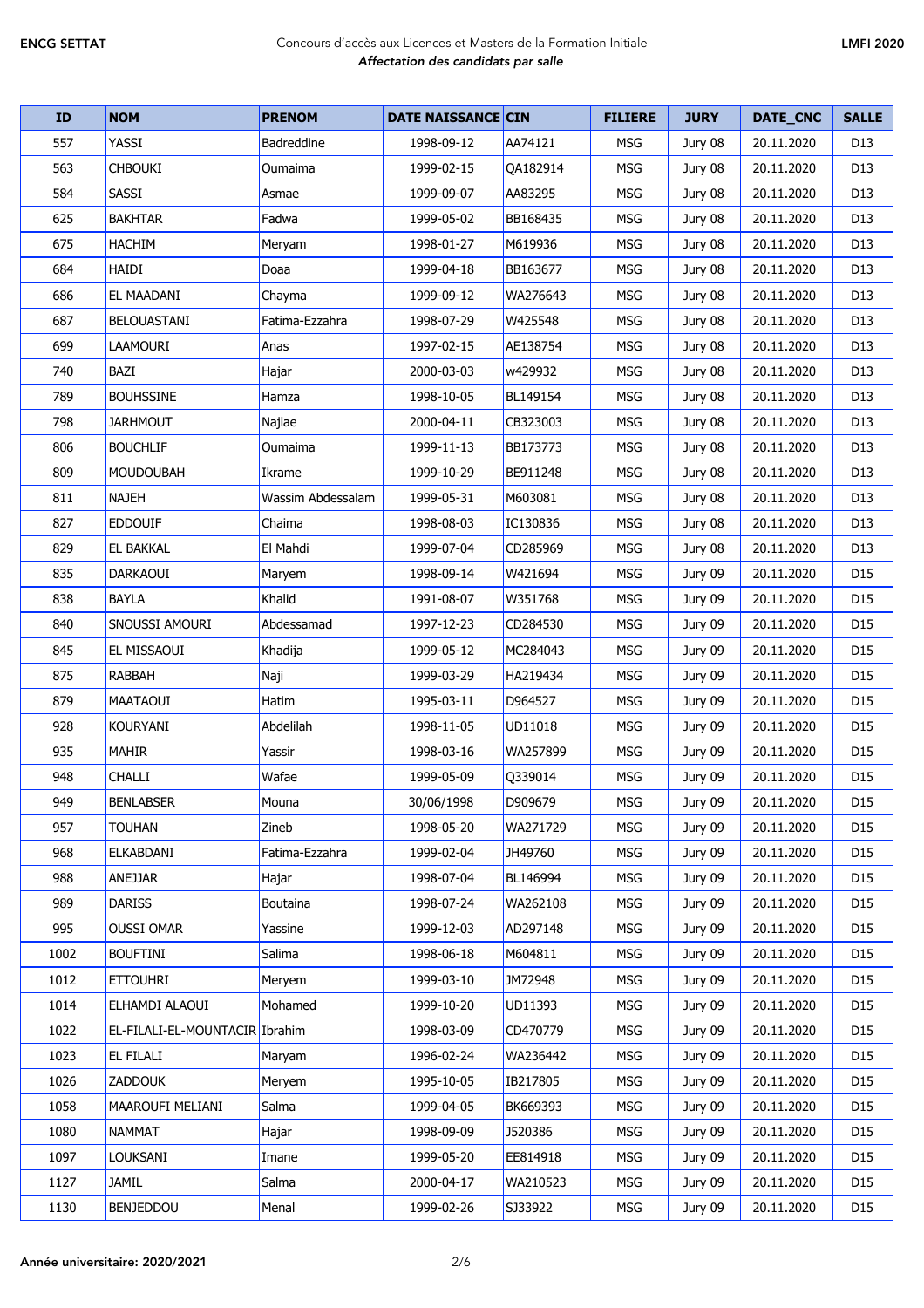| ID   | <b>NOM</b>                | <b>PRENOM</b> | <b>DATE NAISSANCE CIN</b> |          | <b>FILIERE</b> | <b>JURY</b> | DATE_CNC   | <b>SALLE</b>    |
|------|---------------------------|---------------|---------------------------|----------|----------------|-------------|------------|-----------------|
| 1161 | <b>MOUMEN</b>             | Hajar         | 1998-09-03                | XA129280 | <b>MSG</b>     | Jury 09     | 20.11.2020 | D15             |
| 1170 | <b>HAIBI</b>              | Imane         | 1995-10-12                | HH165695 | <b>MSG</b>     | Jury 09     | 20.11.2020 | D <sub>15</sub> |
| 1218 | <b>FALAH</b>              | Fadwa         | 1999-12-10                | BW2521   | <b>MSG</b>     | Jury 09     | 20.11.2020 | D15             |
| 1226 | <b>JADDA</b>              | Nassima       | 2000-03-05                | BB176025 | <b>MSG</b>     | Jury 09     | 20.11.2020 | D15             |
| 1278 | <b>DFOUF</b>              | Chaimaa       | 1999-09-13                | W428828  | <b>MSG</b>     | Jury 10     | 20.11.2020 | D17             |
| 1310 | <b>KADDOURI</b>           | Omayma        | 1999-06-11                | CN34106  | <b>MSG</b>     | Jury 10     | 20.11.2020 | D17             |
| 1324 | <b>NAIT MBARK</b>         | Kaltouma      | 1999-11-15                | BB176946 | <b>MSG</b>     | Jury 10     | 20.11.2020 | D17             |
| 1351 | <b>LAACHRATE</b>          | Nada          | 2000-02-29                | JC591076 | <b>MSG</b>     | Jury 10     | 20.11.2020 | D17             |
| 1371 | <b>SABIR</b>              | Khadija       | 1992-06-03                | A 445057 | <b>MSG</b>     | Jury 10     | 20.11.2020 | D17             |
| 1372 | <b>EL ATTAR</b>           | Boutaina      | 1999-07-28                | AE279262 | <b>MSG</b>     | Jury 10     | 20.11.2020 | D17             |
| 1385 | <b>RAHBIB</b>             | Selma         | 1999-08-29                | Q338628  | <b>MSG</b>     | Jury 10     | 20.11.2020 | D17             |
| 1388 | SNASNI                    | Rihab         | 1999-07-16                | ZT274241 | <b>MSG</b>     | Jury 10     | 20.11.2020 | D17             |
| 1391 | <b>HARDOUN</b>            | Moad          | 2020-02-26                | JC587941 | MSG            | Jury 10     | 20.11.2020 | D17             |
| 1413 | EL ASRAOUI                | Hind          | 1999-04-23                | AD295888 | <b>MSG</b>     | Jury 10     | 20.11.2020 | D17             |
| 1418 | <b>AIT MOUNA</b>          | Oumaima       | 1998-01-26                | EE846097 | <b>MSG</b>     | Jury 10     | 20.11.2020 | D17             |
| 1469 | <b>BEN BAHCINE</b>        | Zineb         | 2020-01-08                | JT80458  | <b>MSG</b>     | Jury 10     | 20.11.2020 | D17             |
| 1481 | <b>ZEDDAOUI</b>           | Zineb         | 1999-05-25                | BB172031 | <b>MSG</b>     | Jury 10     | 20.11.2020 | D17             |
| 1489 | <b>BOUGUNINE</b>          | Amine         | 1999-05-06                | X191092  | <b>MSG</b>     | Jury 10     | 20.11.2020 | D17             |
| 1490 | <b>WAHIANA</b>            | Hajar         | 1999-07-18                | WA272701 | <b>MSG</b>     | Jury 10     | 20.11.2020 | D17             |
| 1508 | <b>MAHDAOUI</b>           | Anass         | 1997-10-05                | U192200  | <b>MSG</b>     | Jury 10     | 20.11.2020 | D17             |
| 1537 | <b>EL ORF</b>             | Manal         | 1999-10-14                | AE272586 | <b>MSG</b>     | Jury 10     | 20.11.2020 | D17             |
| 1541 | <b>RIFLA</b>              | Oumaima       | 1999-09-04                | BB170961 | MSG            | Jury 10     | 20.11.2020 | D17             |
| 1549 | <b>SOUALEM</b>            | Hayat         | 1999-09-12                | AD291014 | <b>MSG</b>     | Jury 10     | 20.11.2020 | D17             |
| 1554 | <b>GHOUFIR EL IDRISSI</b> | Soukaina      | 1997-03-16                | TK24058  | <b>MSG</b>     | Jury 10     | 20.11.2020 | D17             |
| 1575 | <b>BOULJAOUI</b>          | Najima        | 1998-07-30                | DO51836  | <b>MSG</b>     | Jury 10     | 20.11.2020 | D17             |
| 1593 | <b>OUDRHOUGH</b>          | Youness       | 1998-01-03                | BH612456 | <b>MSG</b>     | Jury 10     | 20.11.2020 | D <sub>17</sub> |
| 1604 | TIHBAKI                   | Khadija       | 1999-04-14                | T287779  | <b>MSG</b>     | Jury 10     | 20.11.2020 | D17             |
| 1650 | RAFAI                     | Nourelhoda    | 1998-04-05                | F642477  | <b>MSG</b>     | Jury 10     | 20.11.2020 | D17             |
| 1653 | <b>BOUBKRAOUI</b>         | Asmae         | 1998-04-18                | UC153502 | MSG            | Jury 10     | 20.11.2020 | D17             |
| 1741 | <b>DOUIRI</b>             | Omar          | 1999-11-05                | CB323692 | MSG            | Jury 10     | 20.11.2020 | D17             |
| 1742 | <b>BOULEHOUAJEB</b>       | Amine         | 2000-03-28                | BH615864 | MSG            | Jury 10     | 20.11.2020 | D17             |
| 1743 | BENMHAMMED                | Salma         | 1999-01-04                | EE834877 | <b>MSG</b>     | Jury 10     | 20.11.2020 | D17             |
| 1756 | <b>BOUTTYA</b>            | Zakaria       | 1998-09-15                | Y461581  | <b>MSG</b>     | Jury 10     | 20.11.2020 | D17             |
| 1762 | <b>OURICH</b>             | Zakaria       | 1999-12-10                | EE860531 | MSG            | Jury 10     | 20.11.2020 | D17             |
| 1776 | TLEMCANI LOGHMARI         | Mouna         | 1999-12-06                | BJ456731 | <b>MSG</b>     | Jury 11     | 23.11.2020 | D <sub>09</sub> |
| 1783 | <b>BACHA</b>              | Anass         | 1998-07-14                | BJ442652 | <b>MSG</b>     | Jury 11     | 23.11.2020 | D <sub>09</sub> |
| 1799 | <b>MOUNTASSAR</b>         | Chadia        | 1998-07-06                | BK672411 | MSG            | Jury 11     | 23.11.2020 | D <sub>09</sub> |
| 1807 | <b>IZIKA</b>              | Hala          | 1998-08-19                | HH173685 | MSG            | Jury 11     | 23.11.2020 | D <sub>09</sub> |
| 1814 | <b>BELLASRI</b>           | Youness       | 1998-09-11                | W420939  | <b>MSG</b>     | Jury 11     | 23.11.2020 | D <sub>09</sub> |
| 1842 | <b>CHHAIBY</b>            | Oussama       | 1999-10-16                | T292964  | <b>MSG</b>     | Jury 11     | 23.11.2020 | D <sub>09</sub> |
| 1851 | <b>MERYEM</b>             | Daal          | 1997-11-22                | AA 67569 | MSG            | Jury 11     | 23.11.2020 | D <sub>09</sub> |
| 1872 | <b>OUBENSAID</b>          | Anouar        | 1999-01-26                | V350664  | <b>MSG</b>     | Jury 11     | 23.11.2020 | D <sub>09</sub> |
| 1883 | <b>FTICH</b>              | Soufian       | 1999-09-05                | GK150478 | MSG            | Jury 11     | 23.11.2020 | D09             |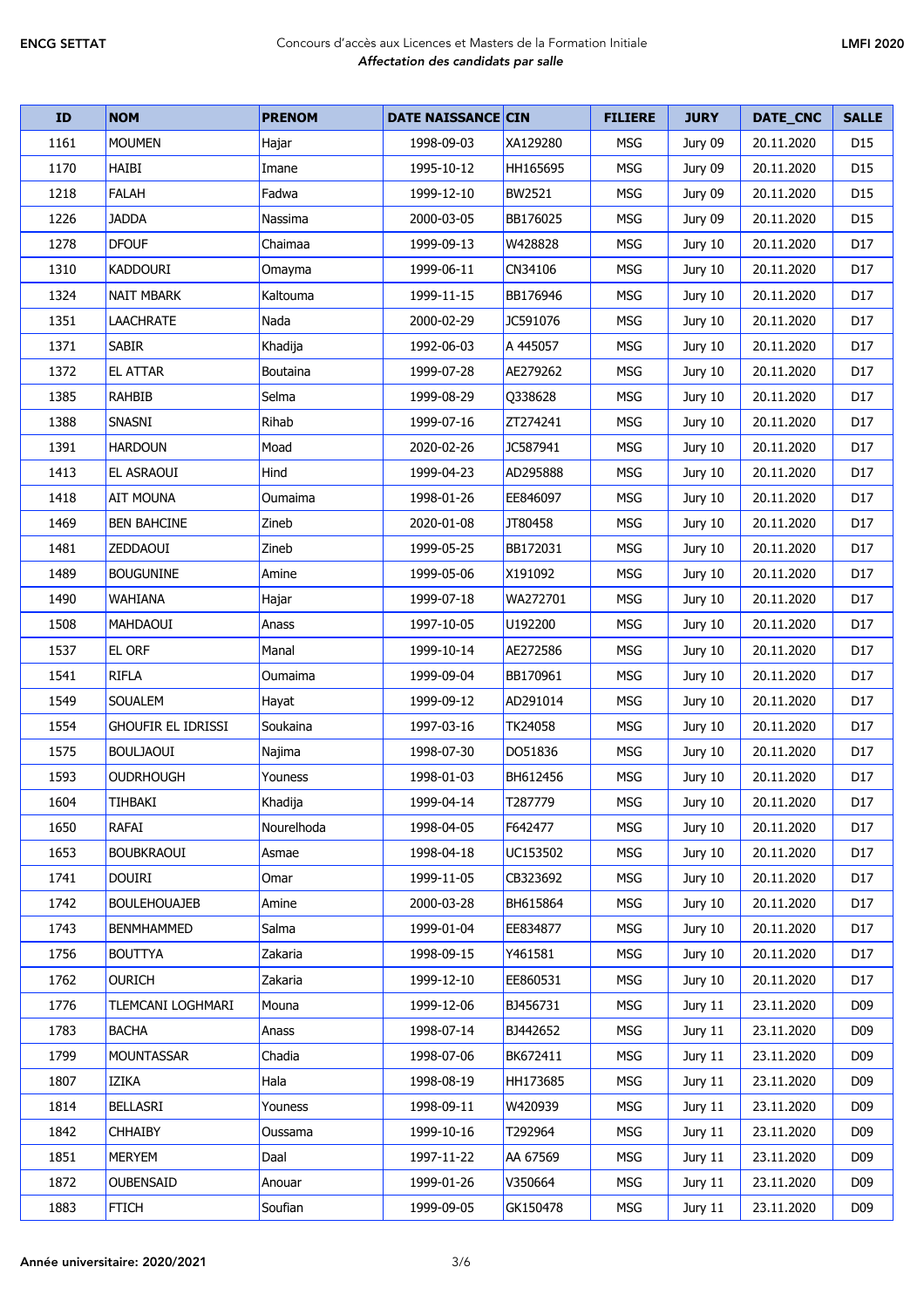| ID   | <b>NOM</b>                 | <b>PRENOM</b>  | <b>DATE NAISSANCE CIN</b> |           | <b>FILIERE</b> | <b>JURY</b> | DATE_CNC   | <b>SALLE</b>    |
|------|----------------------------|----------------|---------------------------|-----------|----------------|-------------|------------|-----------------|
| 1884 | MOUJAHID                   | Hind           | 1999-03-06                | HA219063  | <b>MSG</b>     | Jury 11     | 23.11.2020 | D <sub>09</sub> |
| 1908 | KAMRI                      | Meryeme        | 1999-04-03                | EA220262  | <b>MSG</b>     | Jury 11     | 23.11.2020 | D <sub>09</sub> |
| 1962 | <b>ADIL</b>                | Wissal         | 1999-09-29                | Y466885   | <b>MSG</b>     | Jury 11     | 23.11.2020 | D <sub>09</sub> |
| 1976 | <b>MOURCHID</b>            | Oussama        | 1999-01-09                | BB168270  | <b>MSG</b>     | Jury 11     | 23.11.2020 | D <sub>09</sub> |
| 2060 | <b>NAKAL</b>               | Hajar          | 1999-12-04                | WA269002  | <b>MSG</b>     | Jury 11     | 23.11.2020 | D <sub>09</sub> |
| 2067 | <b>BARBOUCH</b>            | Mohamed        | 1997-07-14                | U190473   | <b>MSG</b>     | Jury 11     | 23.11.2020 | D <sub>09</sub> |
| 2081 | <b>TOUTOUCH</b>            | Fatimaezzahra  | 1999-01-23                | JH53712   | <b>MSG</b>     | Jury 11     | 23.11.2020 | D <sub>09</sub> |
| 2082 | <b>IDKOUKOU</b>            | Halima         | 1999-01-17                | JH52532   | <b>MSG</b>     | Jury 11     | 23.11.2020 | D <sub>09</sub> |
| 2097 | <b>HAMMA</b>               | Chaimaa        | 1998-12-27                | BK679135  | MSG            | Jury 11     | 23.11.2020 | D <sub>09</sub> |
| 2099 | <b>BOUFALAH</b>            | Chaimaa        | 1999-12-06                | BK684355  | <b>MSG</b>     | Jury 11     | 23.11.2020 | D <sub>09</sub> |
| 2103 | <b>DIBT</b>                | Nouhayla       | 2000-04-05                | BL154027  | <b>MSG</b>     | Jury 11     | 23.11.2020 | D <sub>09</sub> |
| 2104 | <b>GUERRARA</b>            | Siham          | 2000-03-25                | BB181028  | MSG            | Jury 11     | 23.11.2020 | D <sub>09</sub> |
| 2145 | <b>JOBRANE</b>             | Yahya          | 1999-09-06                | W 433891  | <b>MSG</b>     | Jury 11     | 23.11.2020 | D <sub>09</sub> |
| 2146 | <b>ELHADIRI</b>            | Halima         | 1999-01-05                | WA277204  | <b>MSG</b>     | Jury 11     | 23.11.2020 | D <sub>09</sub> |
| 2184 | <b>MADAK</b>               | Nisrine        | 1999-01-06                | M614078   | <b>MSG</b>     | Jury 11     | 23.11.2020 | D <sub>09</sub> |
| 2237 | SODKI                      | Asmaa          | 1999-07-16                | W407976   | <b>MSG</b>     | Jury 11     | 23.11.2020 | D <sub>09</sub> |
| 2277 | TOUMI                      | Loubna         | 1999-11-22                | A749055   | <b>MSG</b>     | Jury 11     | 23.11.2020 | D <sub>09</sub> |
| 2278 | <b>EL AMRANI</b>           | Ikrame         | 1999-09-09                | DJ36049   | <b>MSG</b>     | Jury 11     | 23.11.2020 | D <sub>09</sub> |
| 2325 | <b>KHAFIF</b>              | Oussama        | 1999-11-12                | w429364   | <b>MSG</b>     | Jury 11     | 23.11.2020 | D <sub>09</sub> |
| 2345 | <b>LKOUSSE</b>             | Deyaa          | 2000-01-04                | w434317   | MSG            | Jury 11     | 23.11.2020 | D <sub>09</sub> |
| 2361 | <b>EL MACOUTI</b>          | Doha           | 1999-03-19                | MA144487  | <b>MSG</b>     | Jury 11     | 23.11.2020 | D <sub>09</sub> |
| 2382 | <b>MEZZARA</b>             | Meryem         | 1999-11-16                | W432987   | <b>MSG</b>     | Jury 12     | 23.11.2020 | D <sub>13</sub> |
| 2433 | KHADRI                     | Kawtar         | 1997-06-22                | BH595491  | <b>MSG</b>     | Jury 12     | 23.11.2020 | D <sub>13</sub> |
| 2444 | <b>OUFIR</b>               | Khalid         | 1999-11-16                | BB179970  | <b>MSG</b>     | Jury 12     | 23.11.2020 | D <sub>13</sub> |
| 2445 | <b>BENSLAOUI</b>           | Yassine        | 1997-09-08                | w364368   | <b>MSG</b>     | Jury 12     | 23.11.2020 | D <sub>13</sub> |
| 2449 | <b>BOURHABA</b>            | Sofiane        | 1998-12-22                | W428998   | <b>MSG</b>     | Jury 12     | 23.11.2020 | D13             |
| 2462 | <b>EL AOUINA</b>           | Ayoub          | 1998-04-12                | AD271493  | MSG            | Jury 12     | 23.11.2020 | D13             |
| 2497 | <b>TBARIK</b>              | Siham          | 1997-10-26                | GA209447  | <b>MSG</b>     | Jury 12     | 23.11.2020 | D13             |
| 2504 | QASMI                      | Hajar          | 1998-11-05                | D897740   | <b>MSG</b>     | Jury 12     | 23.11.2020 | D13             |
| 2532 | FADILI                     | Hicham         | 1999-10-13                | WA266764  | MSG            | Jury 12     | 23.11.2020 | D13             |
| 2636 | lgour                      | Siham          | 1998-10-06                | JE300987  | MSG            | Jury 12     | 23.11.2020 | D13             |
| 2642 | <b>BELGAID</b>             | Amina          | 1999-08-31                | Q341845   | <b>MSG</b>     | Jury 12     | 23.11.2020 | D13             |
| 2655 | RAKI                       | Soumia         | 1999-05-02                | BB170820  | MSG            | Jury 12     | 23.11.2020 | D13             |
| 2695 | <b>EL MOUNTASSIR</b>       | Imane          | 1999-08-09                | Q335999   | MSG            | Jury 12     | 23.11.2020 | D13             |
| 2696 | <b>IDBENASSER</b>          | Ayoube         | 1998-06-26                | JE305454  | MSG            | Jury 12     | 23.11.2020 | D13             |
| 2735 | <b>JELLAL</b>              | Hamza          | 1998-06-26                | AE257540  | MSG            | Jury 12     | 23.11.2020 | D <sub>13</sub> |
| 2791 | <b>OULADSINE</b>           | Fatima Ezzahra | 1997-03-21                | D908610   | MSG            | Jury 12     | 23.11.2020 | D13             |
| 2809 | <b>SEMLALI</b>             | Fahd           | 1998-04-29                | DN34072   | MSG            | Jury 12     | 23.11.2020 | D13             |
| 2868 | <b>MANNOU</b>              | Mouna          | 1997-11-07                | JE297781  | MSG            | Jury 12     | 23.11.2020 | D13             |
| 2886 | SEHMANI                    | Aya            | 2000-01-18                | BK299893. | <b>MSG</b>     | Jury 12     | 23.11.2020 | D13             |
| 2899 | <b>HILMI</b>               | Ilham          | 1999-07-04                | DN37414   | <b>MSG</b>     | Jury 12     | 23.11.2020 | D13             |
| 2905 | YAAGOUBI                   | Majdouline     | 1999-05-19                | AA73655   | MSG            | Jury 12     | 23.11.2020 | D13             |
| 2915 | EL MOUSAID EL HASSANI Asma |                | 1999-04-08                | M616383   | MSG            | Jury 12     | 23.11.2020 | D13             |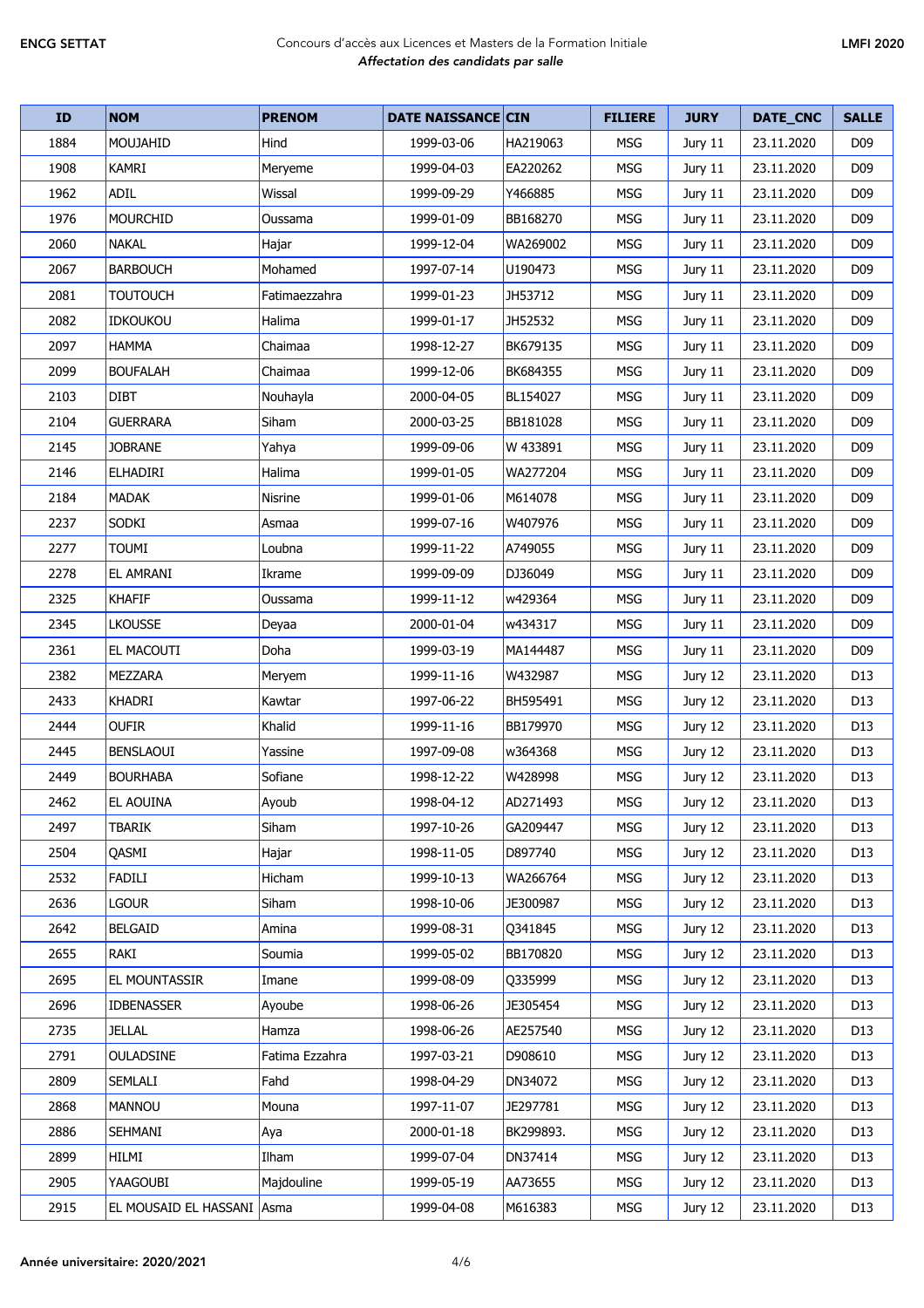| <b>ID</b> | <b>NOM</b>       | <b>PRENOM</b>      | <b>DATE NAISSANCE CIN</b> |            | <b>FILIERE</b> | <b>JURY</b> | DATE_CNC   | <b>SALLE</b>    |
|-----------|------------------|--------------------|---------------------------|------------|----------------|-------------|------------|-----------------|
| 2918      | <b>BEN OUAHI</b> | Rabi               | 1998-06-09                | PA161004   | <b>MSG</b>     | Jury 12     | 23.11.2020 | D <sub>13</sub> |
| 2969      | <b>MOUAFAK</b>   | Amina              | 1999-04-08                | W431957    | <b>MSG</b>     | Jury 12     | 23.11.2020 | D13             |
| 3011      | <b>ELALOUI</b>   | Meriem             | 1998-10-16                | BH609449   | <b>MSG</b>     | Jury 12     | 23.11.2020 | D13             |
| 3038      | <b>ROUASSI</b>   | Rajaa              | 12/10/1998                | BK674133   | <b>MSG</b>     | Jury 12     | 23.11.2020 | D13             |
| 3042      | EL HIMER         | Zaineb             | 1997-07-25                | IB234593   | <b>MSG</b>     | Jury 12     | 23.11.2020 | D13             |
| 3087      | LAHBEL           | Lamyaa             | 1997-06-19                | BB151876   | <b>MSG</b>     | Jury 12     | 23.11.2020 | D13             |
| 3184      | <b>HAFID</b>     | Halima             | 1999-01-24                | W 425504   | <b>MSG</b>     | Jury 12     | 23.11.2020 | D13             |
| 3234      | <b>ERRAGHEB</b>  | Rkia               | 1998-12-05                | MC289964   | MSG            | Jury 12     | 23.11.2020 | D13             |
| 3263      | ZAZOULI          | Imane              | 1996-03-10                | HH110954   | <b>MSG</b>     | Jury 13     | 23.11.2020 | D <sub>15</sub> |
| 3295      | LAHBIL           | Hassan             | 1997-04-07                | W407811    | <b>MSG</b>     | Jury 13     | 23.11.2020 | D <sub>15</sub> |
| 3398      | MADI             | Abderrahim         | 1999-07-16                | JC587474   | <b>MSG</b>     | Jury 13     | 23.11.2020 | D <sub>15</sub> |
| 3422      | EL BAHY          | Dounia             | 1999-03-14                | w431910    | <b>MSG</b>     | Jury 13     | 23.11.2020 | D <sub>15</sub> |
| 3424      | <b>SLIMI</b>     | Oussama            | 1999-07-31                | BJ455683   | <b>MSG</b>     | Jury 13     | 23.11.2020 | D15             |
| 3448      | EL BAHRI         | Israa              | 1997-11-14                | LG39420    | <b>MSG</b>     | Jury 13     | 23.11.2020 | D <sub>15</sub> |
| 3497      | AADIM            | Noura              | 1998-05-08                | N430279    | <b>MSG</b>     | Jury 13     | 23.11.2020 | D15             |
| 3532      | <b>BEKKAI</b>    | Meryem             | 1998-09-21                | AA75545    | <b>MSG</b>     | Jury 13     | 23.11.2020 | D15             |
| 3579      | <b>BANGOURA</b>  | Alseny             | 1997-12-15                | O 00182851 | <b>MSG</b>     | Jury 13     | 23.11.2020 | D <sub>15</sub> |
| 3613      | <b>TEA</b>       | Christiane         | 1997-10-20                | T012804G   | <b>MSG</b>     | Jury 13     | 23.11.2020 | D <sub>15</sub> |
| 3622      | <b>ZAHAR</b>     | Oumaima            | 1999-09-18                | ib241742   | <b>MSG</b>     | Jury 13     | 23.11.2020 | D <sub>15</sub> |
| 3625      | <b>EL ANKOUD</b> | Asmae              | 1997-12-17                | AA70638    | <b>MSG</b>     | Jury 13     | 23.11.2020 | D <sub>15</sub> |
| 3638      | <b>GOTAR</b>     | Jihad              | 2000-01-01                | MC290246   | <b>MSG</b>     | Jury 13     | 23.11.2020 | D <sub>15</sub> |
| 3702      | MEHDI            | Zineb              | 1998-05-13                | F597779    | <b>MSG</b>     | Jury 13     | 23.11.2020 | D <sub>15</sub> |
| 3709      | <b>IRAOUI</b>    | Zineb              | 1999-01-12                | BH630124   | <b>MSG</b>     | Jury 13     | 23.11.2020 | D <sub>15</sub> |
| 3713      | <b>HOUSNI</b>    | Ibtissam           | 1999-04-21                | LA172306   | <b>MSG</b>     | Jury 13     | 23.11.2020 | D15             |
| 3715      | <b>BERRADA</b>   | Othmane            | 1999-11-07                | EE823973   | MSG            | Jury 13     | 23.11.2020 | D <sub>15</sub> |
| 3723      | <b>ELALAMI</b>   | Doha               | 1999-11-08                | W432098    | <b>MSG</b>     | Jury 13     | 23.11.2020 | D15             |
| 3750      | AZEROUAL         | Soumia             | 1996-08-03                | JE292735   | <b>MSG</b>     | Jury 13     | 23.11.2020 | D15             |
| 3754      | <b>OUARDA</b>    | Zineb              | 1999-12-26                | BE910221   | <b>MSG</b>     | Jury 13     | 23.11.2020 | D <sub>15</sub> |
| 3756      | <b>MORCHID</b>   | Soukaina           | 2000-05-11                | BE907709   | MSG            | Jury 13     | 23.11.2020 | D <sub>15</sub> |
| 3788      | ELHAMLAOUI       | Khadija            | 1999-11-11                | W432240    | <b>MSG</b>     | Jury 13     | 23.11.2020 | D <sub>15</sub> |
| 3821      | EL KHATIBI       | Wassim             | 1999-04-23                | W433333    | <b>MSG</b>     | Jury 13     | 23.11.2020 | D15             |
| 3949      | <b>HSINA</b>     | Ouissal            | 1998-03-14                | BH611285   | <b>MSG</b>     | Jury 13     | 23.11.2020 | D15             |
| 4005      | <b>GHERIS</b>    | Noura              | 1999-06-24                | EE842143   | <b>MSG</b>     | Jury 13     | 23.11.2020 | D <sub>15</sub> |
| 4042      | <b>TALEB</b>     | Hasna              | 1999-02-01                | AA88610    | MSG            | Jury 13     | 23.11.2020 | D15             |
| 4147      | SIBAI            | Rim                | 1999-09-17                | BK679393.  | <b>MSG</b>     | Jury 13     | 23.11.2020 | D <sub>15</sub> |
| 4189      | EL JAOUHARI      | Houda              | 1998-01-22                | BJ438517   | <b>MSG</b>     | Jury 13     | 23.11.2020 | D <sub>15</sub> |
| 4228      | ABAR             | Sara               | 1998-06-15                | WA267063   | <b>MSG</b>     | Jury 13     | 23.11.2020 | D15             |
| 4244      | EL KAMILI        | Sokaina            | 1998-06-24                | W389364    | <b>MSG</b>     | Jury 14     | 23.11.2020 | D17             |
| 4303      | NGUEMA OYANA     | Domingo Miguel Elo | 1994-08-04                | A 062510Y  | <b>MSG</b>     | Jury 14     | 23.11.2020 | D17             |
| 4308      | <b>BAHTOUS</b>   | Hamza              | 1999-08-22                | EE831167   | <b>MSG</b>     | Jury 14     | 23.11.2020 | D17             |
| 4393      | <b>JAMIL</b>     | Wafaa              | 1997-01-28                | BB148414   | <b>MSG</b>     | Jury 14     | 23.11.2020 | D <sub>17</sub> |
| 4409      | REMMAOUI         | Sara               | 1997-11-24                | GK143448   | MSG            | Jury 14     | 23.11.2020 | D17             |
| 4412      | AIT HRIZ         | Youssef            | 1999-05-07                | W432 307   | MSG            | Jury 14     | 23.11.2020 | D17             |